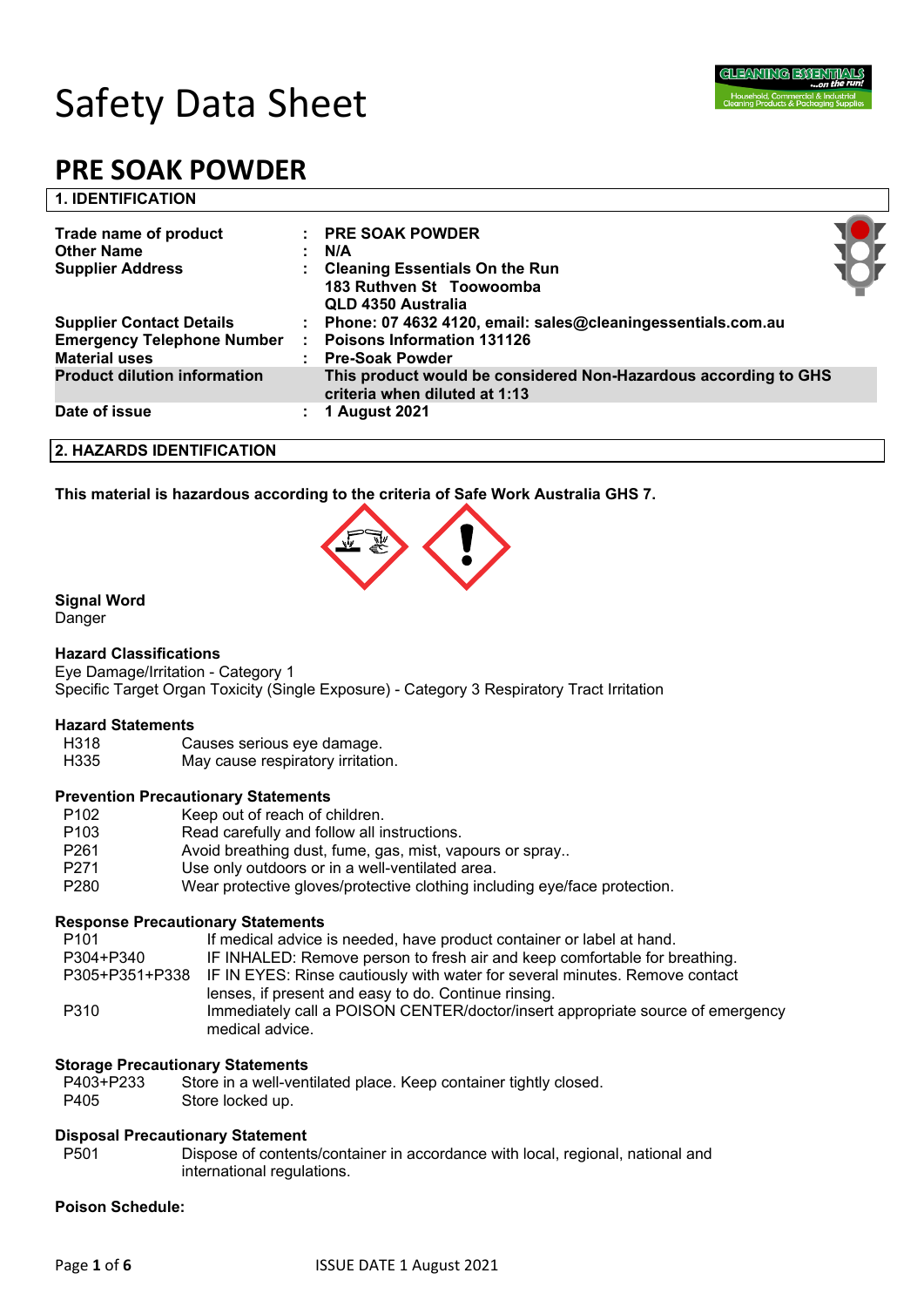# **DANGEROUS GOOD CLASSIFICATION**

Not classified as Dangerous Goods by the criteria of the "Australian Code for the Transport of Dangerous Goods by Road & Rail" and the "New Zealand NZS5433: Transport of Dangerous Goods on Land".

| 3. COMPOSITION INFORMATION                                     |          |                        |
|----------------------------------------------------------------|----------|------------------------|
| <b>CHEMICAL ENTITY</b>                                         | CAS NO   | <b>PROPORTION</b>      |
| Sodium carbonate<br>Ingredients determined to be Non-Hazardous | 497-19-8 | >60%<br><b>Balance</b> |
|                                                                |          | 100%                   |

# **4. FIRST AID MEASURES**

If poisoning occurs, contact a doctor or Poisons Information Centre (Phone Australia 131 126, New Zealand 0800 764 766).

**Inhalation:** Remove victim from exposure - avoid becoming a casualty. Remove contaminated clothing and loosen remaining clothing. Allow patient to assume most comfortable position and keep warm. Keep at rest until fully recovered. Seek medical advice if effects persist.

**Skin Contact:** If skin or hair contact occurs, remove contaminated clothing and flush skin and hair with running water. If swelling, redness, blistering or irritation occurs seek medical assistance.

**Eye contact:** Immediately irrigate with copious quantities of water for 15 minutes. Eyelids to be held open. Remove clothing if contaminated and wash skin. Urgently seek medical assistance. Transport to hospital or medical centre.

**Ingestion:** Rinse mouth with water. If swallowed, do NOT induce vomiting. Give a glass of water to drink. Never give anything by the mouth to an unconscious patient. If vomiting occurs give further water. Seek medical advice.

**PPE for First Aiders:** Wear gloves, safety glasses. Available information suggests that gloves made from should be suitable for intermittent contact. However, due to variations in glove construction and local conditions, the user should make a final assessment. Always wash hands before smoking, eating, drinking or using the toilet. Wash contaminated clothing and other protective equipment before storing or re-using.

**Notes to physician:** Treat symptomatically. Can cause corneal burns.

# **5. FIRE FIGHTING MEASURES**

**Hazchem Code:** Not applicable.

**Suitable extinguishing media:** If material is involved in a fire use water fog (or if unavailable fine water spray), alcohol resistant foam, standard foam, dry agent (carbon dioxide, dry chemical powder).

**Specific hazards:** Non-combustible material.

**Fire fighting further advice:** Not applicable.

# **6. ACCIDENTAL RELEASE MEASURES**

# **SMALL SPILLS**

Wear protective equipment to prevent skin and eye contamination. Avoid inhalation of vapours or dust. Wipe up with absorbent (clean rag or paper towels). Collect and seal in properly labelled containers or drums for disposal.

# **LARGE SPILLS**

Clear area of all unprotected personnel. Slippery when spilt. Avoid accidents, clean up immediately. Wear protective equipment to prevent skin and eye contamination and the inhalation of dust. Work up wind or increase ventilation. Cover with damp absorbent (inert material, sand or soil). Sweep or vacuum up, but avoid generating dust. Collect and seal in properly labelled containers or drums for disposal. If contamination of crops, sewers or waterways has occurred advise local emergency services.

# **Dangerous Goods - Initial Emergency Response Guide No:** Not applicable

# **7. HANDLING AND STORAGE**

Page 2 of 6 **12 ISSUE DATE 1 August 2021 Handling:** Avoid eye contact and repeated or prolonged skin contact. Avoid inhalation of dust.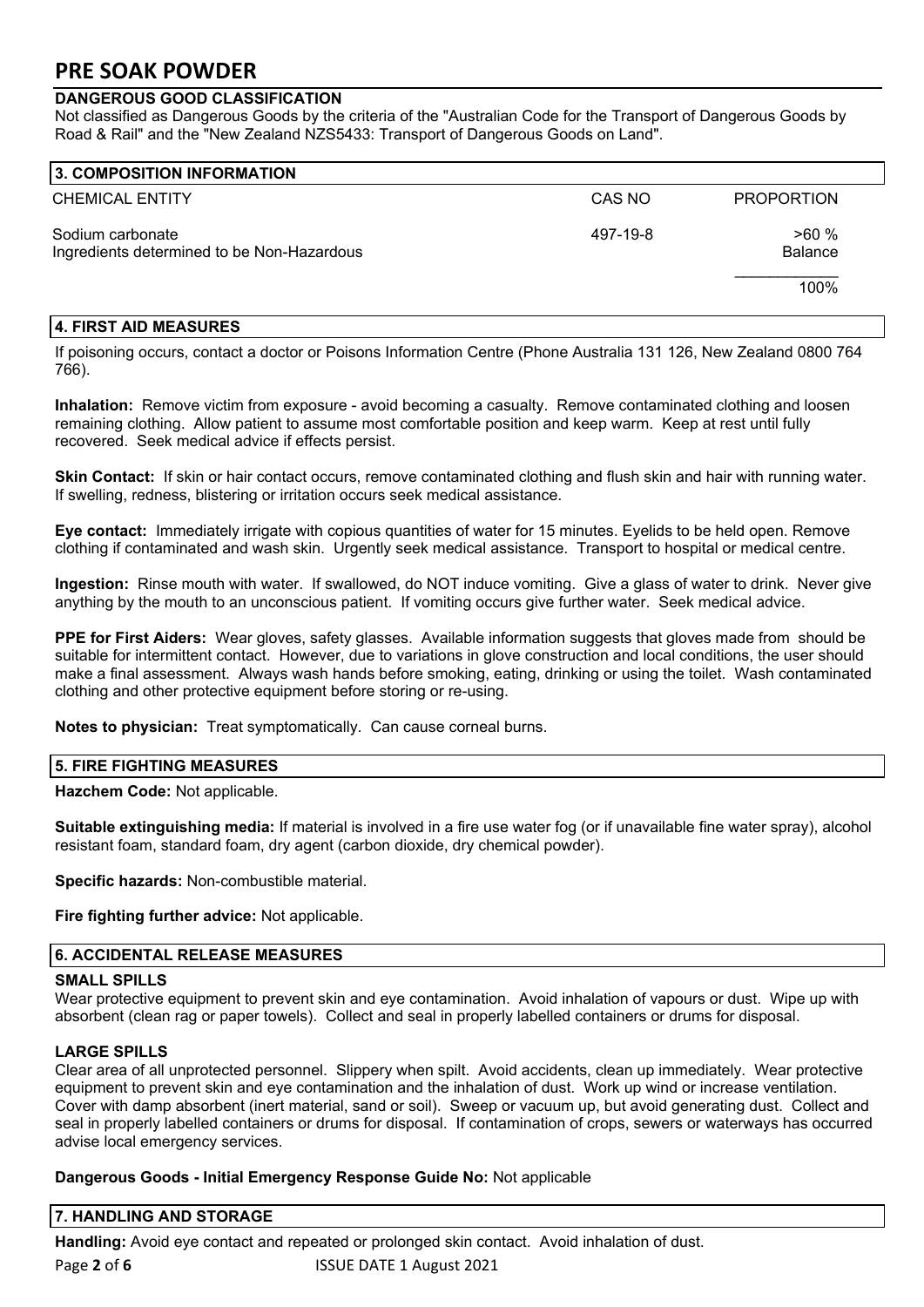**Storage:** Store in a cool, dry, well-ventilated place and out of direct sunlight. Store away from foodstuffs. Store away from incompatible materials described in Section 10. Store away from sources of heat and/or ignition. Store locked up. Keep container standing upright. Keep containers closed when not in use - check regularly for spills.

# **8. EXPOSURE CONTROLS / PERSONAL PROTECTION**

**National occupational exposure limits:** No value assigned for this specific material by Safe Work Australia.

**Biological Limit Values:** As per the "National Model Regulations for the Control of Workplace Hazardous Substances (Safe Work Australia)" the ingredients in this material do not have a Biological Limit Allocated.

**Engineering Measures:** Natural ventilation should be adequate under normal use conditions.

**Personal Protection Equipment:** GLOVES, SAFETY GLASSES.

Personal protective equipment (PPE) must be suitable for the nature of the work and any hazard associated with the work as identified by the risk assessment conducted.

Wear gloves, safety glasses. Available information suggests that gloves made from should be suitable for intermittent contact. However, due to variations in glove construction and local conditions, the user should make a final assessment. Always wash hands before smoking, eating, drinking or using the toilet. Wash contaminated clothing and other protective equipment before storing or re-using.

**Hygiene measures:** Keep away from food, drink and animal feeding stuffs. When using do not eat, drink or smoke. Wash hands prior to eating, drinking or smoking. Avoid contact with clothing. Avoid eye contact and repeated or prolonged skin contact. Avoid inhalation of dust. Ensure that eyewash stations and safety showers are close to the workstation location.

# **9. PHYSICAL AND CHEMICAL PROPERTIES**

| Form:   | Powder                |
|---------|-----------------------|
| Colour: | White                 |
| Odour:  | <b>Bland Chemical</b> |

**Solubility:** 200g/L (approx)

(Typical values only - consult specification sheet)  $N Av = Not available$ . N App = Not applicable

#### **10. STABILITY AND REACTIVITY**

**Chemical stability:** This material is thermally stable when stored and used as directed.

**Conditions to avoid:** Elevated temperatures and sources of ignition.

**Incompatible materials:** Oxidising agents.

**Hazardous decomposition products:** Oxides of carbon and nitrogen, smoke and other toxic fumes.

**Hazardous reactions:** No known hazardous reactions.

#### **11. TOXICOLOGICAL INFORMATION**

No adverse health effects expected if the product is handled in accordance with this Safety Data Sheet and the product label. Symptoms or effects that may arise if the product is mishandled and overexposure occurs are:

#### **Acute Effects**

**Inhalation:** Material is an irritant to mucous membranes and respiratory tract.

**Skin contact:** Contact with skin may result in irritation.

**Ingestion:** Swallowing can result in nausea, vomiting and irritation of the gastrointestinal tract.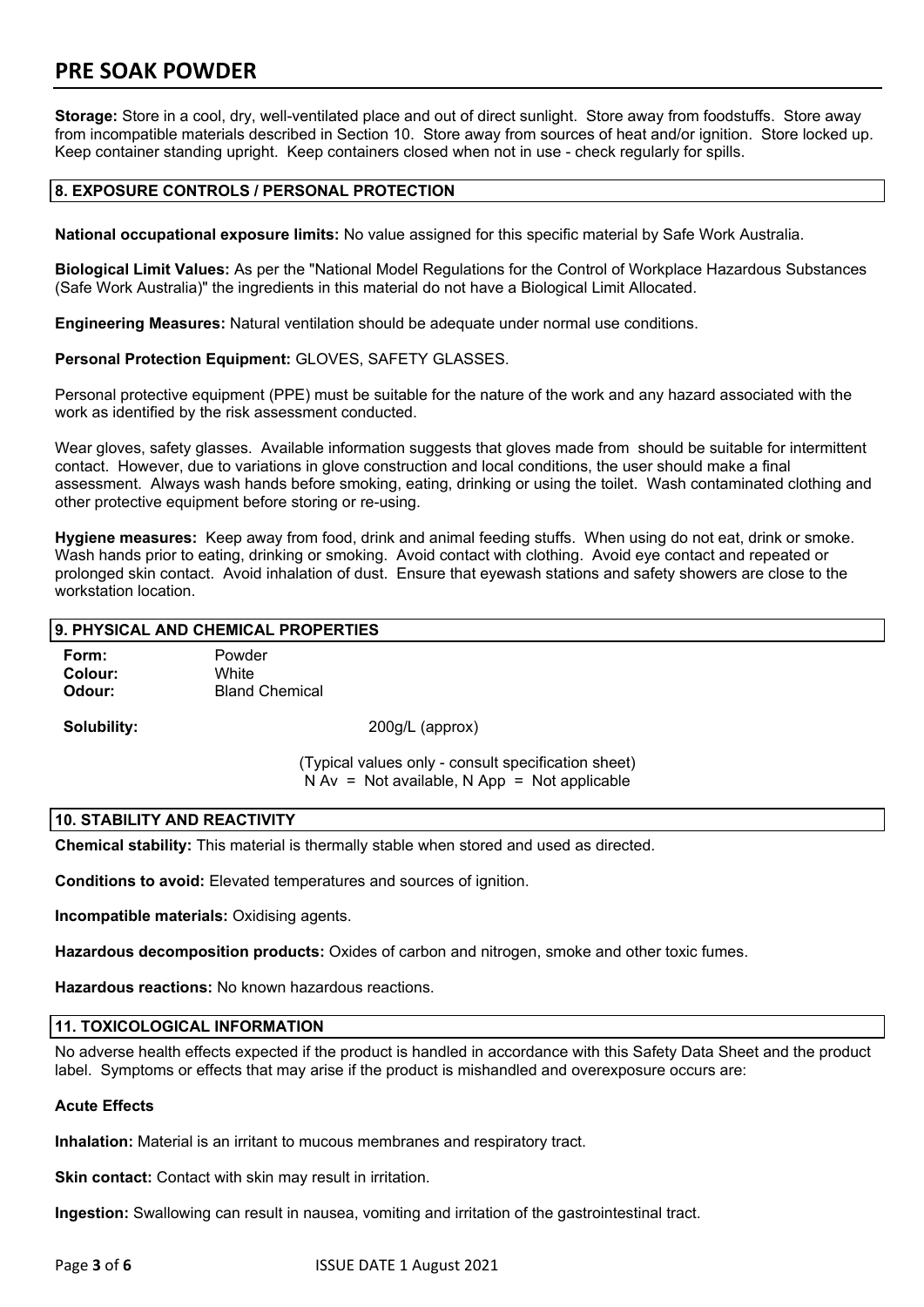**Eye contact:** A severe eye irritant. Corrosive to eyes: contact can cause corneal burns. Contamination of eyes can result in permanent injury. Exposure to the dust may cause discomfort due to particulate nature. May cause physical irritation to the eyes.

# **Acute toxicity**

**Inhalation:** This material has been classified as not hazardous for acute inhalation exposure. Acute toxicity estimate (based on ingredients):  $LC_{50}$  > 5.0 mg/L for dust.

**Skin contact:** This material has been classified as not hazardous for acute dermal exposure. Acute toxicity estimate (based on ingredients):  $LD_{50}$  > 2,000 mg/Kg bw

**Ingestion:** This material has been classified as not hazardous for acute ingestion exposure. Acute toxicity estimate (based on ingredients):  $LD_{50}$  > 2,000 mg/Kg bw

**Corrosion/Irritancy:** Eye: this material has been classified as a Category 1 Hazard (irreversible effects to eyes). Skin: this material has been classified as not corrosive or irritating to skin.

**Sensitisation:** Inhalation: this material has been classified as not a respiratory sensitiser. Skin: this material has been classified as not a skin sensitiser.

**Aspiration hazard:** This material has been classified as not an aspiration hazard.

**Specific target organ toxicity (single exposure):** This material has been classified as a Category 3 Hazard. Exposure via inhalation may result in respiratory irritation.

# **Chronic Toxicity**

**Mutagenicity:** This material has been classified as not a mutagen.

**Carcinogenicity:** This material has been classified as not a carcinogen.

**Reproductive toxicity (including via lactation):** This material has been classified as not a reproductive toxicant.

**Specific target organ toxicity (repeat exposure):** This material has been classified as not a specific hazard to target organs by repeat exposure.

# **12. ECOLOGICAL INFORMATION**

Avoid contaminating waterways.

**Acute aquatic hazard:** This material has been classified as not hazardous for acute aquatic exposure. Acute toxicity estimate (based on ingredients): > 100 mg/L

**Long-term aquatic hazard:** This material has been classified as not hazardous for chronic aquatic exposure. Nonrapidly or rapidly degradable substance for which there are adequate chronic toxicity data available OR in the absence of chronic toxicity data, Acute toxicity estimate (based on ingredients): >100 mg/L, where the substance is not rapidly degradable and/or BCF < 500 and/or log  $K_{ow}$  < 4.

**Ecotoxicity:** No information available.

**Persistence and degradability:** No information available.

**Bioaccumulative potential:** No information available.

**Mobility:** No information available.

# **13. DISPOSAL CONSIDERATIONS**

Persons conducting disposal, recycling or reclamation activities should ensure that appropriate personal protection equipment is used, see "Section 8. Exposure Controls and Personal Protection" of this SDS.

If possible material and its container should be recycled. If material or container cannot be recycled, dispose in accordance with local, regional, national and international Regulations.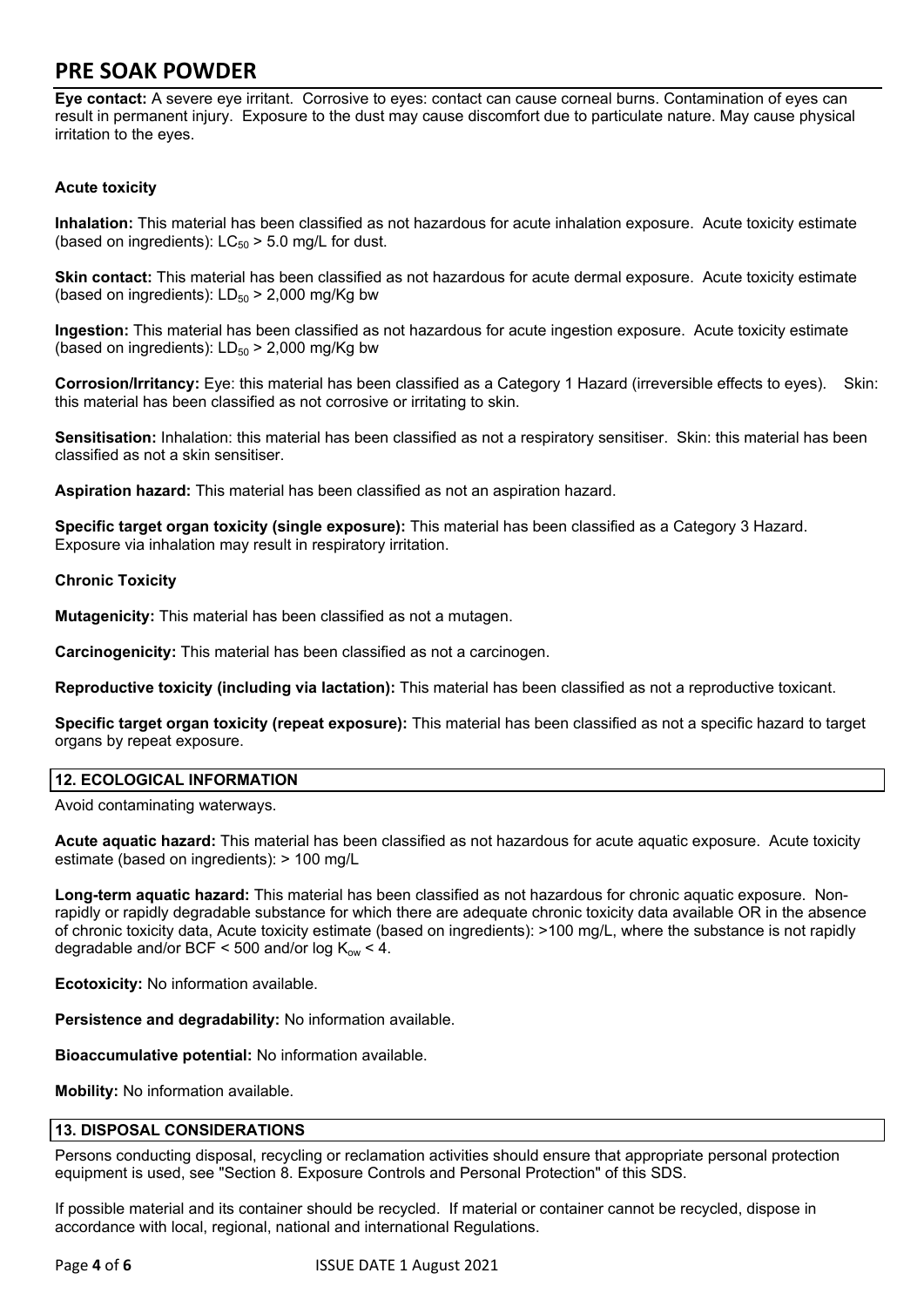#### **14. TRANSPORT INFORMATION**

#### **ROAD AND RAIL TRANSPORT**

Not classified as Dangerous Goods by the criteria of the "Australian Code for the Transport of Dangerous Goods by Road & Rail" and the "New Zealand NZS5433: Transport of Dangerous Goods on Land".

#### **MARINE TRANSPORT**

Not classified as Dangerous Goods by the criteria of the International Maritime Dangerous Goods Code (IMDG Code) for transport by sea.

#### **AIR TRANSPORT**

Not classified as Dangerous Goods by the criteria of the International Air Transport Association (IATA) Dangerous Goods Regulations for transport by air.

# **15. REGULATORY INFORMATION**

**This material is not subject to the following international agreements:** Montreal Protocol (Ozone depleting substances) The Stockholm Convention (Persistent Organic Pollutants) The Rotterdam Convention (Prior Informed Consent) Basel Convention (Hazardous Waste) International Convention for the Prevention of Pollution from Ships (MARPOL)

#### **This material/constituent(s) is covered by the following requirements:**

The Standard for the Uniform Scheduling of Medicines and Poisons (SUSMP) established under the Therapeutic Goods Act (Commonwealth): .

#### **16. OTHER INFORMATION**

| <b>Literature References</b> | Preparation of Safety Data Sheets for Hazardous Chemicals Code of Practice.<br>Standard for the Uniform Scheduling of Medicines and Poisons.<br>Australian Code for the Transport of Dangerous Goods by Road & Rail.<br>Workplace exposure standards, Safe Work Australia.<br>Hazardous Sunstances/Chemicals Information System, Safe Work Australia.<br>Globally Harmonised System of classification and labelling of chemicals.<br>Raw material suppliers' SDS |
|------------------------------|------------------------------------------------------------------------------------------------------------------------------------------------------------------------------------------------------------------------------------------------------------------------------------------------------------------------------------------------------------------------------------------------------------------------------------------------------------------|
|------------------------------|------------------------------------------------------------------------------------------------------------------------------------------------------------------------------------------------------------------------------------------------------------------------------------------------------------------------------------------------------------------------------------------------------------------------------------------------------------------|

#### **Symbio Traffic Light System**

| <b>Traffic Light</b> | Classified as Dangerous<br>Goods according to the<br>Australian Code for the<br><b>Transport of Dangerous</b><br>Goods by Road and Rail (7th<br>edition) (ADG7) | Classified as <b>Hazardous</b><br>according to the Globally<br><b>Harmonised System of</b><br><b>Classification and labelling of</b><br>Chemicals (GHS) as adopted<br>by Work, Health and Safety<br>regulations, Australia. | <b>Notes</b>                                                                                                                                                                                                                                                                                   |
|----------------------|-----------------------------------------------------------------------------------------------------------------------------------------------------------------|-----------------------------------------------------------------------------------------------------------------------------------------------------------------------------------------------------------------------------|------------------------------------------------------------------------------------------------------------------------------------------------------------------------------------------------------------------------------------------------------------------------------------------------|
| <b>RED</b>           |                                                                                                                                                                 | x                                                                                                                                                                                                                           | <b>PLUS</b> products that are NOT Classified as<br>Dangerous Goods according to ADG7, but<br>classified as Corrosive to eyes and skin<br>and/or Aspiration Hazard Category 1 and/or<br>Toxic to humans according to the GHS as<br>adopted by Work, Health and Safety<br>regulations, Australia |
| <b>AMBER</b>         |                                                                                                                                                                 |                                                                                                                                                                                                                             | <b>EXCLUDING</b> products that are classified as<br>Corrosive to eyes and skin and/or Aspiration<br>Hazard Category 1 and/or Toxic to humans<br>according to the GHS as adopted by Work,<br>Health and Safety regulations, Australia                                                           |
| <b>GREEN</b>         | ×                                                                                                                                                               | x                                                                                                                                                                                                                           |                                                                                                                                                                                                                                                                                                |